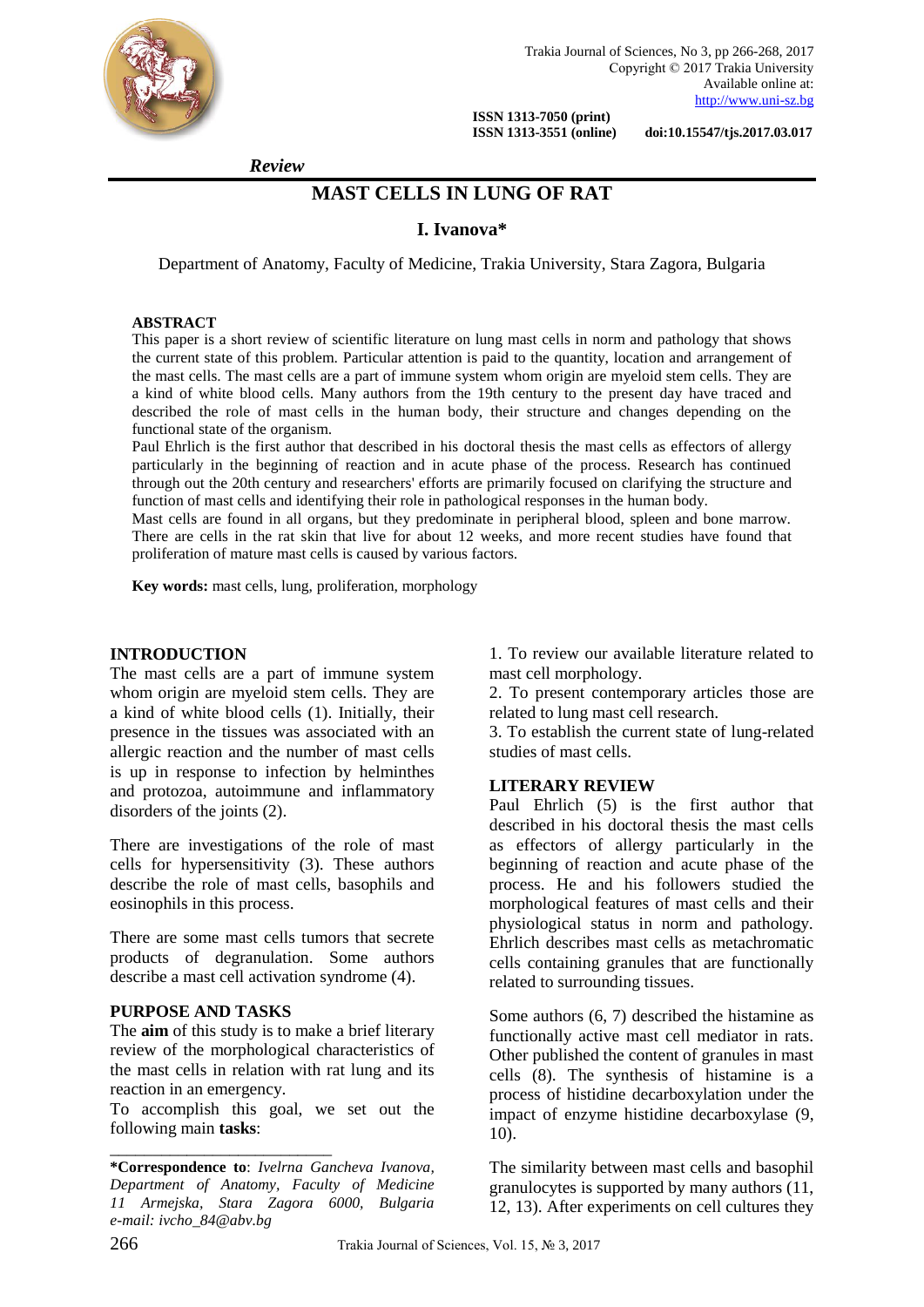demonstrate the truth of the role of interleukin 3 as a growth and differentiation factor for mouse mast cells.

There are investigations (14) of the hematopoietic origin of the mast cells in rodents. These authors implant bone marrow from domestic white mice  $(C57B1 Bg<sup>J</sup>/ Bg<sup>J</sup>)$ into wild mice (type C57Bl). Large granules of wild mice mast cells appear into the mast cells of recipient domestic mice. These authors reach a conclusion that mast cells derive from precursor cells of bone marrow and they are changed under the influence of wild mice marrow [Jamur et al. \(15\) u](https://www.ncbi.nlm.nih.gov/pmc/articles/PMC4230976/#bibr255-0022155414545334)se a method of immunomagnetic isolation with two kinds of mast cell specific antibodies (mAb AA4 and mAb BGD6) and isolate a mast cell committed precursor MCcp (CD34<sup>+</sup>CD13<sup>+</sup>c-Kit<sup>+</sup>FcERI) from the bone marrow of adult mice.

The same team use mast cell specific monoclonal bodies for identification and isolation of rat bone marrow-derived mast cells  $(16)$ .

In recent times, researchers' efforts have been directed towards revealing the molecular mechanisms of fat cell action (17) and the mechanisms of release and secretion pathways of mast cell mediators (18). These authors described two kinds of degranulation in human, rats and mouse. In PMD *(piecemeal*) degranulation) process mediator is released in portions without membrane fusions. In AND (anaphylactic degranulation) process there is an explosive release of mediator after granule membrane fusion.

Ashmole and Bradding (19) investigate the importance of ion channels for the regulation of cell biology. They ascertain the fact that cation channels are activated by extracellular ATP and its concentration is presented around mast cells in inflamed tissues. P2X are ligandgated receptors and they conduct Ca2+ influx into mast cells. Different P2X receptors mast cells may be able to tailor their response to ATP in a concentration dependent manner.

After biochemistry investigation some authors described that except allergic reactions mast cells are involved in angiogenesis and immune tolerance, the cerebro-vascular barrier, and in the protection against many pathogenic factors (20). These authors described that mast cells use different mechanisms for recognization of pathogenic factors.

According Polyzoidis et al. (21) mast cells are located in various regions of the brain. These authors described numerous granules that secrete mediators like CRH (corticotropinreleasing hormone), SP (substance P), NT (neurotensin), VIP (vasoactive intestinal peptid), prostaglandins, leucotriens etc. chemokines and cytokines are described in mast cell secretion too.

Mast cells are present in lung of human and rat. They are located in two places. Fixed mast cells are found in epithelium of lung and free mastocytes are in the bronchial lumen (22). The mediators of these cells are in the base of some pulmonary diseases symptoms: smooth muscle constriction, mucus production, edema and cough.

Most of investigators described the state of mast cells in connection with pulmonary diseases (23) but they declare that mast cells play an important role in the lung in both health and disease. According these authors mast cells are important for immunity against bacterial infection and to initiate an appropriate program of inflammation.

New investigations in last years search a connection between mast cells in the lung as a culprit and respiratory disorders (24, 25). The same author suggests that in vitro mast cell models are a future possibilities in the investigations. He release his results of immunohistochemical identification of tissue mast cells and identification of tissue mast cells by flow cytometry.

# **CONCLUSIONS**

A great part of the current knowledge on the mast cells has been gained by the culture of mouse BMMCs in vitro in the presence of growth factors. Some investigators agree that IL-3 favors the development of a mucosal mast cell phenotype in vitro (2) but they are critical for the development of murine BBMCs in vivo.

Two subtypes of mature mast cells have been described in rodents: mucosal mast cells (MMCs) and connective tissue mast cells (CTMCs) (27). In mouse, MMCs is described in the mucosal epithelium of the lung and gastrointestinal tract. The protease content of mouse mast cells is characterized by chymases mMCP-1 and mMCP-2 that are found to chondroitin sulfate chains of serglycin proteoglycans.

The literary review presents that the publications for mast cells are numerous but most of investigations for mast cells in lung are clinically. Theoretical observations are not too frequent. This is a reason for realization of this studying.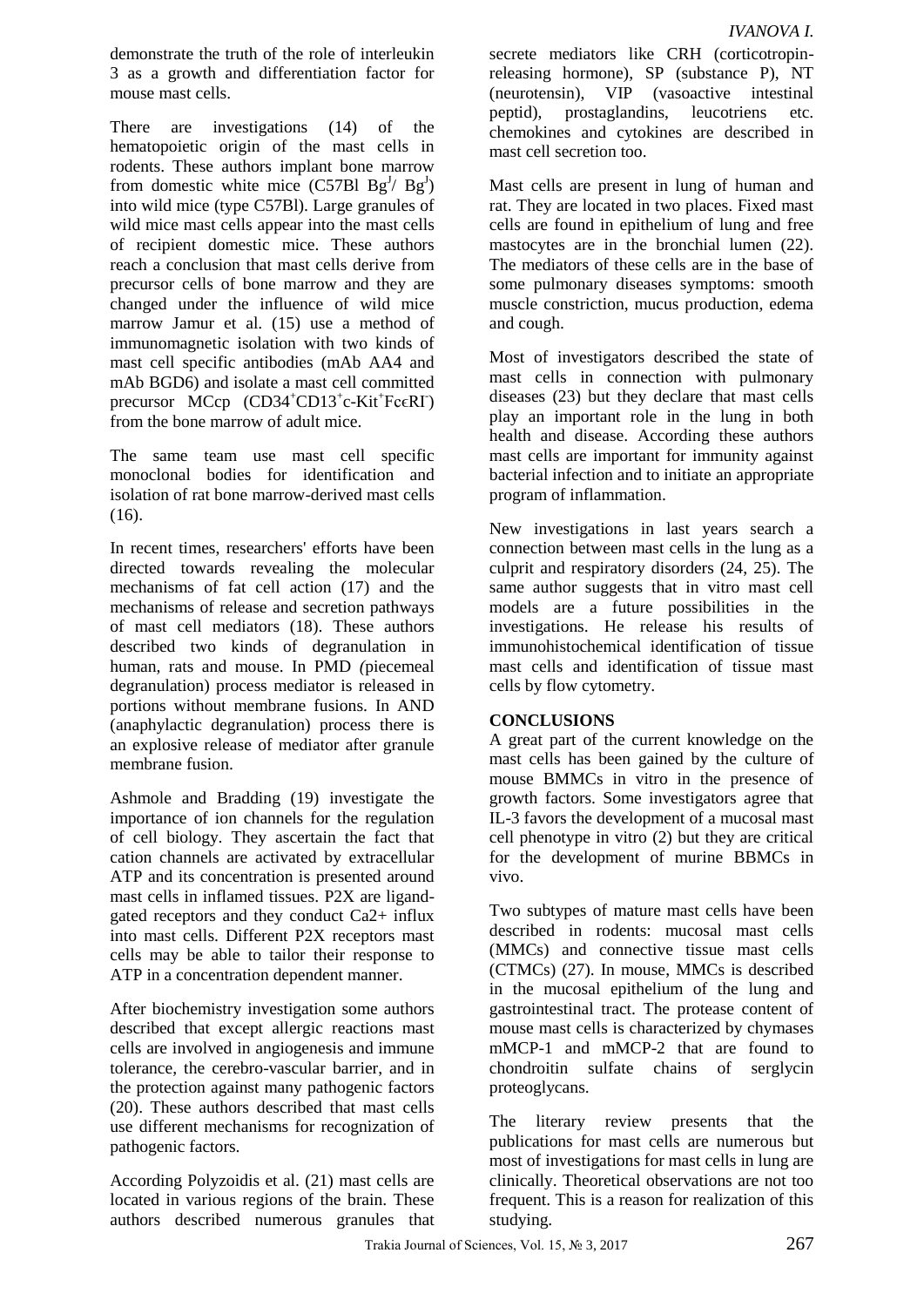## **REFERENCES**

- 1. Prussin, C. and Metcalfe, D.D. IgE, mast cells, basophils, and eosinophils. *J Allergy Clin Immunol.* 111 (2 Suppl): 486–494, 2003.
- 2. Frieri, M. Mast Cell Activation Syndrome. (7th ed.). New York, NY: Elsevier, 2015.
- 3. Abbas, A., Lichtman, A., Pillai, S. Role of Mast Cells, Basophils and Eosinophils in Immediate Hypersensitivity. In: *Cellular and Molecular Immunology* (7th ed.). New York, NY: Elsevier, 2011.
- 4. Akin, C., Valent, P., Metcalfe D. Mast cell activation syndrome: Proposed diagnostic criteria*. J. Allergy Clin. Immunol.* 126 (6): 1099–104.e4, 2010. doi:10.1016/j.jaci.2010.08.035.
- 5. Ehrlich, P. Beiträge zur Theorie und Praxis der histologischen Färbung (Contribution to the theory and practice of histological dyes), Dissertation. Leipzig University, 1878.
- 6. Rocha E Silva, M. Concerning the mechanism of anaphylaxis and allergy. *Brit Med J.* 1(4762): 779–784. 1952.
- 7. Riley, J. and West G. The Occurrence of Histamine in Mast Cells. In*: Histamine and Anti-Histaminics*. pp. 116-135, 1966.
- 8. Barrnett, R., Hagen P.and Lee. F.L. Mastcell granules containing 5 hydroxytryptamine, histamine and heparin, morphologically and biochemically distinct from mitochondria. *Biochem*. *J.* 69: 36, 1958.
- 9. Yamaguchi, K. Induction of histidine decarboxylase, the histamine-forming enzyme, in mice by interleukin-12. *Toxicology*, 156, 57-65, 2000.
- 10.Ohtsu, H. Histamine synthesis and lessons learned from histidine decarboxylase deficient mice. *Adv exp med biol*. 709: 21- 31, (2010).
- 11.Marieb, E. K. Hoehn. Human Anatomy and Physiology (6th ed.). San Francisco: Pearson Benjamin Cummings. p. 805, 2004.
- 12.Razin, E., Cordon-Cardo, C., Good, R.A. Growth of a pure population of mouse mast cells in vitro with conditioned medium derived from concanavalin A-stimulated splenocytes. *Proc Natl Acad Sci USA*. 78, 4: 2559–2561, 1981.
- 13.Razin, E., Ihle, J., Seldin, D., Mencia-Huerta, J.M., Katz, H.R., LeBlanc, P.A., Hein A., Caulfield, J.P., Austen, K.F., Stevens, R.L. Interleukin 3: A differentiation and growth factor for the mouse mast cell that contains chondroitin sulfate E proteoglycan. *J Immunol*. 132 (3): 1479–86, 1984.
- 14.Dahlin, J. and Hallgren, J. Mast cell progenitors: Origin, development and migration to tissues. *Mol Immunol*. 63(1): 9–17, 2015.
- 15.Jamur, M., Grodzki, A., Moreno, A., Swaim, W., Siraganian, R., Oliver, C. Immunomagnetic isolation of rat bone marrow-derived and peritoneal mast cells. *J Histochem and Cytochem*. 45(12): 1715– 1722, 1997.
- 16.Jamur, M., Grodzki, A. Moren,o A., de Mello, L.,de F., Pastor, M.V., Berenstein, E.H., Siraganian, R.P., Oliver, C.Identification and isolation of rat bone marrow-derived mast cells using the mast cell-specific monoclonal antibody AA4. *J Histochem and Cytochem*. 49(2): 2, 219– 228, 2001.
- 17.Lee, J., Veatch, S.L., Baird, B., Holowka, D. Molecular mechanisms of spontaneous and directed mast cell motility. *J Leukoc. Biol.* 92 (5): 1029–41, 2012.
- 18.Moon, T., Befus, A., Kulka, M. Mast cell mediators: their differential release and the secretory pathways involved. *Front Immunol*. 5: 569, 2014. doi: 10.3389/fimmu.2014.00569
- 19.Ashmole, I., Bradding, P. Ion channels regulating mast cell biology. *Clin Exp Allergy.* 43 (5): 491–502, 2013.
- 20.da Silva, E.Z., Jamur, M.C., Oliver, C*.* [Mast](https://www.ncbi.nlm.nih.gov/pmc/articles/PMC4230976)  [cell function: a new vision of an old cell.](https://www.ncbi.nlm.nih.gov/pmc/articles/PMC4230976) *J Histochem Cytochem*. 62 (10): 698–738, 2014.
- 21.Polyzoidis, S, Koletsa T, Panagiotidou S, Ashkan K, Theoharides TC (2015). Mast cells in meningiomas and brain inflammation. *J Neuroinflammation.* 12 (1): 170.
- 22.Wasserman, S.I. The human lung mast cell. *Environ Health Perspect*. 55: 259-69, 1984.
- 23.Moiseeva, E., P. Bradding Mast cells in lung inflammation. *Adv Exp Med Biol.* 716: 235-69, 2011.
- 24.*Erjefält, J.* Mast cells in human airways: the culprit? *Eur Respir Rev*. 23: 299-307, 2014.
- 25.Bradding, P., Walls, A., Holgate, S.. The role of the mast cell in the pathophysiology of asthma. *J Allergy Clin Immunol*. 117: 1277–1284, 2006.
- 26.Nakahata, T., Kobayashi, T., Ishiguro, A., Tsuji, K., Naganuma, K., Ando, O., Yagi, Y., Tadokoro, K., Akabane. T. Extensive proliferation of mature connective-tissue type mast cells in vitro. *Nature* 324: 65-67, 1986.
- 27.Enerbäck L, S. Kolset, M. Kusche, A. Hjerpe, U. Lindahl Glycosaminoglycans in rat mucosal mast cells. *Biochem J.* 227: 661-668, 1985.